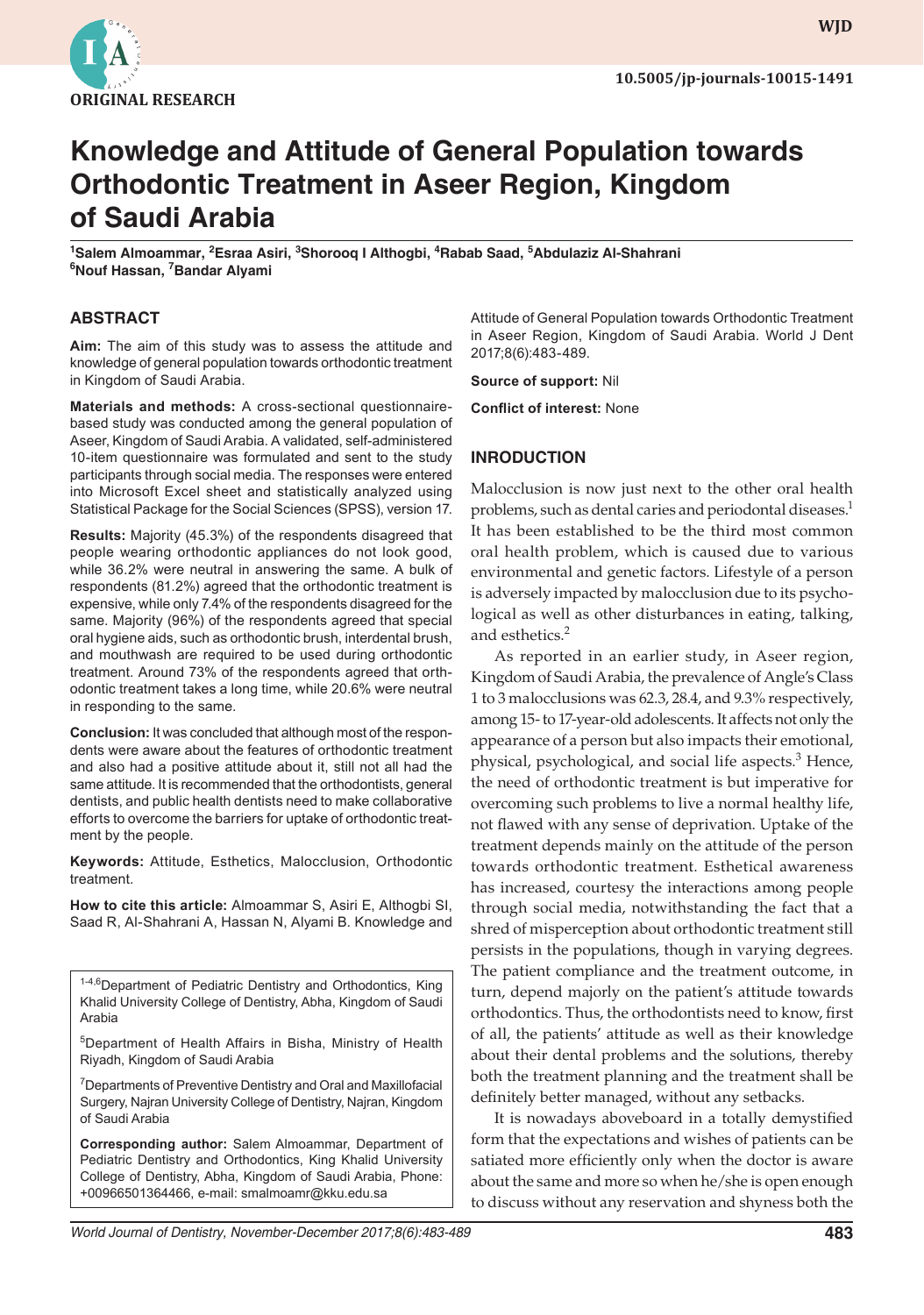possible and the impossible aspects related to the desires of the patients.<sup>4</sup>

There are quite a good number of factors which have a collateral bearing on encouragement as well as discouragement plus disenchantment of people regarding uptake of orthodontic treatment. In a number of studies previously conducted, such reasons have been established, and it has been found that the treatment charges are the main bottleneck for utilization of the same. Other reasons underlying the negative attitude of patients towards orthodontic treatment have been spelt out as apprehension of pain, time-consuming process, and lack of interest and awareness about the special aspects of oral hygiene maintenance during orthodontic treatment.<sup>5</sup>

Various studies have been conducted worldwide to assess the attitude of patients towards malocclusion and need of orthodontic treatment. Abdellatif and Al-Emran<sup>6</sup> in their study conducted in the Kingdom of Saudi Arabia among 1,459 youth aged 9 to 17 years found that majority of them (92%) felt that correct occlusion is quite important against the rest who did not agree over the same. Esthetics, self-confidence, and proper tooth function in eating were considered as the main motivating factors for uptake of orthodontic treatment. In another study conducted in Kingdom of Saudi Arabia, it was found that 88% of populace were aware of their malocclusion and they thought of seeking orthodontic treatment to improve their looks.<sup>7</sup> It is inarguably ascertained that degree of knowledge, gender, and age-related attitude and behavior of people serve as guidelines and thus facilitate the orthodontist in educating potential patients in providing advice.<sup>8</sup> In yet another study, it has been observed that people went to the orthodontic department for undergoing treatment of malocclusions with the only aim of achieving improvement in their esthetics.<sup>9</sup> Various studies have been carried out previously by many researchers on the patients' views, compliance, knowledge, attitude, and practice towards orthodontic treatment, but the studies involving general population are scarce. Hence, a study was conducted among general population of Aseer, Kingdom of Saudi Arabia, to assess their knowledge and attitude towards orthodontic treatment.

### **MATERIALS AND METHODS**

A cross-sectional study was carried out among the general population of Aseer, Kingdom of Saudi Arabia. Before conducting the study, the ethical approval was obtained from Scientific Research Committee, King Khalid University College of Dentistry. A sample of 680 was calculated keeping the margin of error as 5% and confidence level 99%. All those subjects who were above 15 years of age were included in the study. A close-ended

questionnaire (Appendix 1) was formulated which comprised of two parts: First portion included the questions related to the demographic information of participants, such as age, gender, and educational qualification. The other part of the questionnaire comprised 10 questions wherein some were related to the attitude, while others were related to knowledge of people towards orthodontic treatment. A 3-point Likert scale was used to assess the attitude of the respondents which included three responses (agree, disagree, and neutral). Respondents were asked to indicate their level of agreement to a given statement by choosing one of the three response categories. The length of the questionnaire was restricted to 10 items only so that it is convenient for the respondents to answer the questions in less time without losing interest. A statement that mentioned about the confidentiality of the responses as well as of the identity of respondents was included on the top of the questionnaire. Those who responded to the questionnaire were considered to be willing for participation in the study.

The reliability of the questionnaire was checked by conducting a pilot study on 20 persons who were not a part of the final study sample. The questions were checked for ease in understanding and clarity by repeating the study on the same respondents. To measure the internal consistency of the questionnaire, Cronbach's alpha was used. Cronbach's alpha coefficient of 0.8 was found, indicating the acceptable internal reliability. The questionnaire was translated into both English and Arabic (local language) and then sent to the general population through social media, such as WhatsApp, Twitter, and Facebook. The data hence received were entered into a Microsoft Excel sheet and put to statistical analysis using SPSS.

### **RESULTS**

In the present study, 76.9% were males, while 23.1% were females. About 9% comprised 15 to 19 years; 54% belonged to 20 to 29 years age group; 29.4% belonged to 30 to 40 years of age, while only 7.6% belonged to >40 years of age. Majority (79.6%) possessed university level education; 18.1% were qualified till high school, while very less percentage (2.4%) possessed less than high school qualification (Table 1). When the mean scores of knowledge and attitude were compared based on the qualification of respondents, a significant difference was found with  $p = 0.053$  and  $p = 0.006$  respectively. When mean scores of the attitude of respondents were compared based on gender, a nonsignificant difference was found. When the mean scores of knowledge and attitude were compared based on the age of the respondents, a significant difference was found.

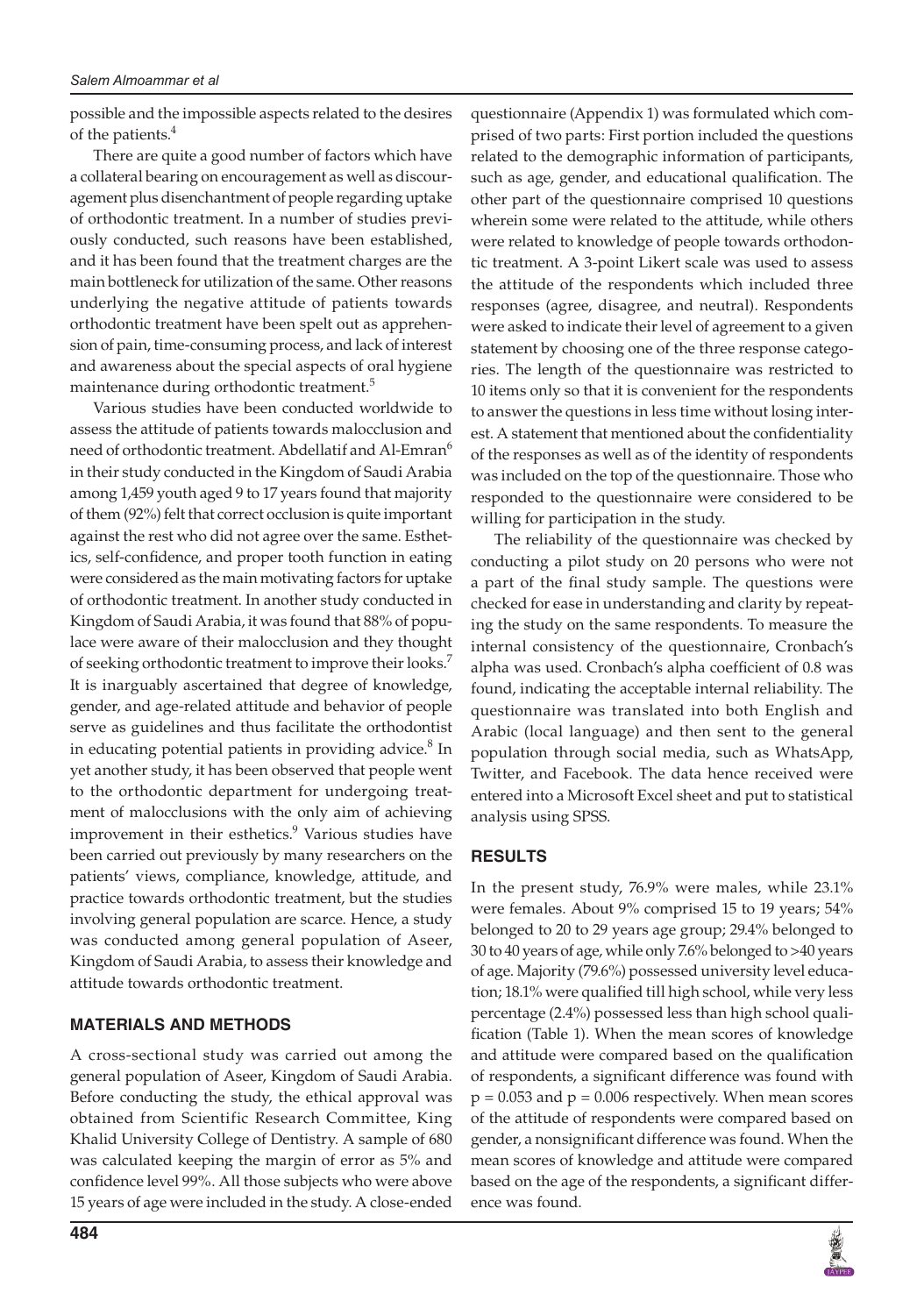*Knowledge and Attitude of General Population towards Orthodontic Treatment*

#### **Appendix 1:** Questionnaire

#### Age

- (a) 15–19 years
- (b) 20–29 years
- (c) 30–40 years
- (d) more than 40 years

#### Gender

- (a) Male
- (b) Female

### Educational level

- (a) Less than high school
- (b) High school
- (c) University level

Q1. People who wear braces do not look good

- (a) Agree
- (b) Disagree
- (c) Neutral

Q2. Orthodontic treatment is expensive

- (a) Agree
- (b) Disagree
- (c) Neutral
- Q3. Patients undergoing orthodontic treatment use special cleaning aids, such as orthodontic brushes, interdental brushes, and mouthwashes
	- (a) Agree
	- (b) Disagree
	- (c) Neutral
- Q4. Teeth and jaw irregularities are corrected by braces
	- (a) Agree
	- (b) Disagree
	- (c) Neutral

| Table 1: Demographic data of the respondents ( $n = 680$ ) |  |  |  |
|------------------------------------------------------------|--|--|--|
|                                                            |  |  |  |

|                       | Frequency (%) |  |  |  |
|-----------------------|---------------|--|--|--|
| Gender                |               |  |  |  |
| Female                | 157 (23.1)    |  |  |  |
| Male                  | 523 (76.9)    |  |  |  |
| Qualification         |               |  |  |  |
| Less than high school | 16(2.4)       |  |  |  |
| High school           | 123 (18.1)    |  |  |  |
| University education  | 541 (79.6)    |  |  |  |
| Age (years)           |               |  |  |  |
| $15 - 19$             | 61(9.0)       |  |  |  |
| $20 - 29$             | 367 (54.0)    |  |  |  |
| $30 - 40$             | 200 (29.4)    |  |  |  |
| >40                   | 52(7.6)       |  |  |  |

Frequency distribution of subjects according to their responses to questions for attitude and knowledge, based on age, gender, and qualification, is given in Tables 2 and 3

- Q5. Orthodontic treatment is of long duration
	- (a) Agree
	- (b) Disagree
	- (c) Neutral
- Q6. Orthodontic treatment causes tooth/teeth movement
	- (a) Agree
	- (b) Disagree
	- (c) Neutral
- Q7. Orthodontic treatment outcomes affect the patient's social and personal life
	- (a) Agree
	- (b) Disagree
	- (c) Neutral
- Q8. Brackets/wires may break due to the carelessness of patients
	- (a) Agree
	- (b) Disagree
	- (c) Neutral
- Q9. If a patient discontinues the orthodontic treatment midway, his/her problem will worsen
	- (a) Agree
	- (b) Disagree
	- (c) Neutral
- Q10. After accomplishment of the orthodontic treatment, the patient needs to wear a retainer
	- (a) Agree
	- (b) Disagree
	- (c) Neutral

respectively. Frequency distribution of respondents based on responses to questions from Q1 to Q5 and Q6 to Q10 is given in Graphs 1 and 2 respectively.

## **DISCUSSION**

Malocclusion is prevalent in the populace as a common oral health problem. The seriousness with which the problem is taken varies with perception of people about it: a segment of populace does not take it with due seriousness, and thus, they do not prefer to go for its correction through orthodontic treatment, $10,11$  whereas in other sections, malocclusion is not considered to be a normal phenomenon, and hence, they go for orthodontic correction.<sup>12,13</sup> The critical self-perception of people about their facial and dental appearance prompts them to opt for orthodontic treatment; hence, esthetics is the prime motivating factor for them to consult an orthodontist. Other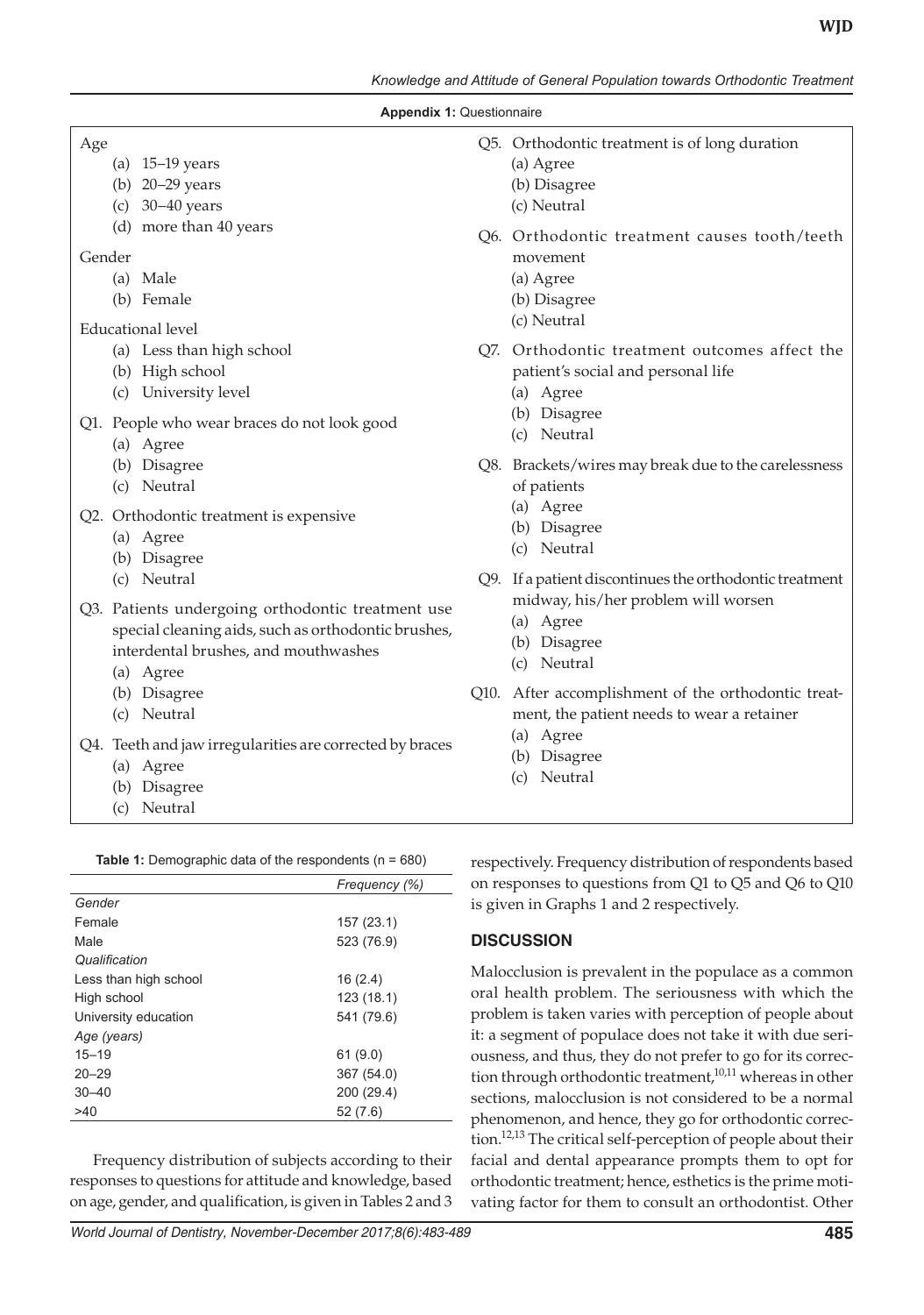|                       | Q1 (%) |          | Chi-square     |           | Q2 (%)      |          |          | Chi-square     |            |             |
|-----------------------|--------|----------|----------------|-----------|-------------|----------|----------|----------------|------------|-------------|
| Parameter             | Agree  | Disagree | <b>Neutral</b> | (d.f.)    | p-value     | Agree    | Disagree | <b>Neutral</b> | (d.f.)     | p-value     |
| Age (years)           |        |          |                |           |             |          |          |                |            |             |
| $15 - 19$             | 8.2    | 50.8     | 41.0           | 26.096(6) | $0^{\#}$    | 57.4     | 18.0     | 24.6           | 26.550(6)  | $0^{\#}$    |
| $20 - 29$             | 14.2   | 48.5     | 37.3           |           |             | 83.1     | 6.0      | 10.9           |            |             |
| $30 - 40$             | 25.0   | 40.0     | 35.0           |           |             | 83.0     | 7.0      | 10.0           |            |             |
| >40                   | 36.5   | 36.5     | 26.9           |           |             | 88.5     | 5.8      | 5.8            |            |             |
| Gender                |        |          |                |           |             |          |          |                |            |             |
| Female                | 28.0   | 38.9     | 33.1           | 12.330(2) | $0.002**$   | 75.8     | 12.1     | 12.1           | 7.060(2)   | $0.029**$   |
| Male                  | 15.7   | 47.2     | 37.1           |           |             | 82.8     | 5.9      | 11.3           |            |             |
| Qualification         |        |          |                |           |             |          |          |                |            |             |
| Less than high school | 25.0   | 50.0     | 25.0           | 4.012(4)  | $0.404*$    | 75.0     | 18.8     | 6.2            | 16.363(4)  | $0.003**$   |
| High school           | 13.8   | 51.2     | 35.0           |           |             | 69.9     | 12.2     | 17.9           |            |             |
| University education  | 19.4   | 43.8     | 36.8           |           |             | 83.9     | 5.9      | 10.2           |            |             |
| $Q5$ (%) (years)      |        |          |                |           |             | $Q7$ (%) |          |                |            |             |
| $15 - 19$             | 45.9   | 13.1     | 41.0           | 40.622(6) | $\mathbf 0$ | 73.8     | 9.8      | 16.4           | 21.977 (6) | $0.001^{#}$ |
| $20 - 29$             | 14.2   | 48.5     | 37.3           |           |             | 91.6     | 2.7      | 5.7            |            |             |
| $30 - 40$             | 80.5   | 7.0      | 12.5           |           |             | 90.0     | 4.5      | 5.5            |            |             |
| >40                   | 90.4   | 1.9      | 7.7            |           |             | 88.5     | 0        | 11.5           |            |             |
| Gender                |        |          |                |           |             |          |          |                |            |             |
| Female                | 77.7   | 8.3      | 14.0           | 5.956(2)  | $0.051*$    | 80.3     | 8.9      | 10.8           | 21.214(2)  | $0^{\#}$    |
| Male                  | 71.5   | 5.9      | 22.6           |           |             | 92.0     | 2.1      | 5.9            |            |             |
| Qualification         |        |          |                |           |             |          |          |                |            |             |
| Less than high school | 68.8   | 12.5     | 18.8           | 10.261(4) | $0.036**$   | 87.5     | 0        | 12.5           | 4.505(4)   | $0.342*$    |
| High school           | 62.6   | 10.6     | 26.8           |           |             | 87.0     | 6.5      | 6.5            |            |             |
| University education  | 75.4   | 5.4      | 19.2           |           |             | 89.8     | 3.1      | 7.0            |            |             |

**Table 2:** Frequency distribution of subjects according to their responses to questions of attitude based on age, gender, and qualification

\*Not significant, p>0.05; \*\*Significant, p<0.05; # Highly significant, p<0.001

**Table 3:** Frequency distribution of subjects according to their responses to questions of knowledge based on age, gender, and qualification

|                                                                                                                                                                                                    | Q3(%) |                 |                | Chi-square |             | Q6 (%) |          |                | Chi-square |           |
|----------------------------------------------------------------------------------------------------------------------------------------------------------------------------------------------------|-------|-----------------|----------------|------------|-------------|--------|----------|----------------|------------|-----------|
| Parameter                                                                                                                                                                                          | Agree | <b>Disagree</b> | <b>Neutral</b> | (d.f).     | p-value     | Agree  | Disagree | <b>Neutral</b> | (d.f.)     | p-value   |
| Age (years)                                                                                                                                                                                        |       |                 |                |            |             |        |          |                |            |           |
| $15 - 19$                                                                                                                                                                                          | 85.2  | 9.8             | 4.9            | 33.931 (6) | $0^{\#}$    | 19.7   | 49.2     | 31.1           | 7.362(6)   | $0.289*$  |
| $20 - 29$                                                                                                                                                                                          | 98.1  | 0.5             | 1.4            |            |             | 18.5   | 46.3     | 35.1           |            |           |
| $30 - 40$                                                                                                                                                                                          | 95.5  | 1.5             | 3.0            |            |             | 25.5   | 47.5     | 27.0           |            |           |
| >40                                                                                                                                                                                                | 96.2  | 0               | 3.8            |            |             | 17.3   | 42.3     | 40.4           |            |           |
| Gender                                                                                                                                                                                             |       |                 |                |            |             |        |          |                |            |           |
| Female                                                                                                                                                                                             | 91.1  | 4.5             | 4.5            | 14.551(2)  | $0.001^{#}$ | 24.2   | 42.0     | 33.8           | 2.272(2)   | $0.321**$ |
| Male                                                                                                                                                                                               | 97.5  | 0.8             | 1.7            |            |             | 19.5   | 48.0     | 32.5           |            |           |
| Qualification                                                                                                                                                                                      |       |                 |                |            |             |        |          |                |            |           |
| Less than high school                                                                                                                                                                              | 93.8  | 6.2             | 0              | 9.602(4)   | $0.048**$   | 18.8   | 56.2     | 25.0           | 2.825(4)   | 0.588     |
| High school                                                                                                                                                                                        | 91.9  | 3.3             | 4.9            |            |             | 16.3   | 51.2     | 32.5           |            |           |
| University education                                                                                                                                                                               | 97.0  | 1.1             | 1.8            |            |             | 21.6   | 45.3     | 33.1           |            |           |
| Q4 (years)                                                                                                                                                                                         |       |                 |                |            |             | Q8 (%) |          |                |            |           |
| $15 - 19$                                                                                                                                                                                          | 83.6  | 6.6             | 9.8            | 17.962 (6) | $0.006**$   | 73.8   | 11.5     | 14.8           | 4.148(6)   | $0.657*$  |
| $20 - 29$                                                                                                                                                                                          | 94.6  | 1.1             | 4.4            |            |             | 77.7   | 7.4      | 15.0           |            |           |
| $30 - 40$                                                                                                                                                                                          | 85.5  | 5.0             | 9.5            |            |             | 74.0   | 8.5      | 17.5           |            |           |
| >40                                                                                                                                                                                                | 88.5  | 3.8             | 7.7            |            |             | 67.3   | 9.6      | 23.1           |            |           |
| Gender                                                                                                                                                                                             |       |                 |                |            |             |        |          |                |            |           |
| Female                                                                                                                                                                                             | 81.5  | 8.3             | 10.2           | 21.285(2)  | $0^{\#}$    | 73.9   | 8.9      | 17.2           | 0.276(2)   | $0.871*$  |
| Male                                                                                                                                                                                               | 93.1  | 1.3             | 5.5            |            |             | 75.9   | 8.0      | 16.1           |            |           |
| Qualification                                                                                                                                                                                      |       |                 |                |            |             |        |          |                |            |           |
| <high school<="" td=""><td>87.5</td><td>6.2</td><td>6.2</td><td>7.650(4)</td><td><math>0.105*</math></td><td>87.5</td><td>6.2</td><td>6.2</td><td>2.128(4)</td><td><math>0.712*</math></td></high> | 87.5  | 6.2             | 6.2            | 7.650(4)   | $0.105*$    | 87.5   | 6.2      | 6.2            | 2.128(4)   | $0.712*$  |
| High school                                                                                                                                                                                        | 87.0  | 6.5             | 6.5            |            |             | 72.4   | 9.8      | 17.9           |            |           |
| University education                                                                                                                                                                               | 91.3  | 2.0             | 6.7            |            |             | 75.8   | 7.9      | 16.3           |            |           |
| *Not significant $n > 0$ 05: **Significant $n < 0$ 05: $\#$ Highly significant $n < 0$ 001                                                                                                         |       |                 |                |            |             |        |          |                |            |           |

\*Not significant, p>0.05; \*\*Significant, p<0.05; # Highly significant, p<0.001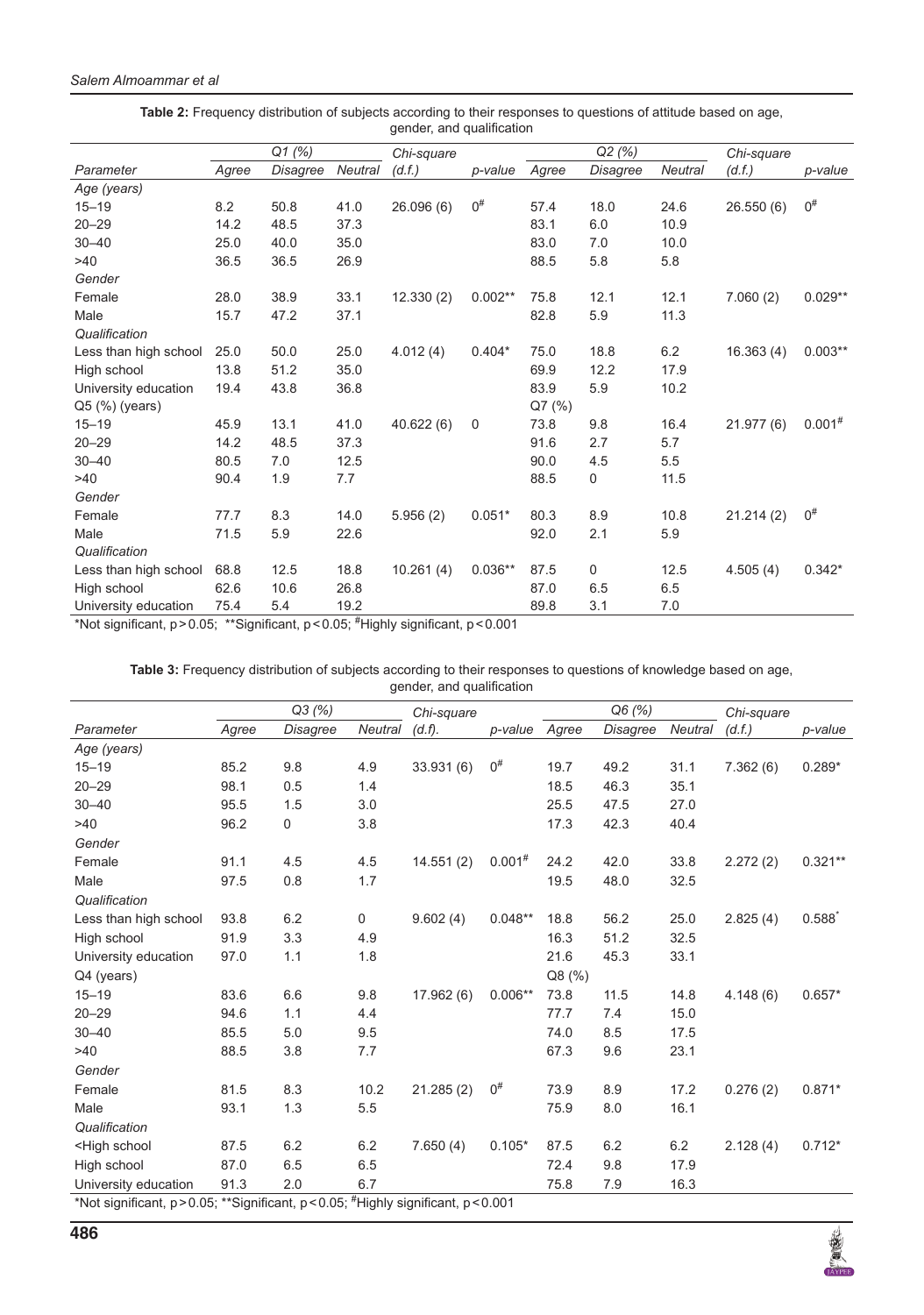*Knowledge and Attitude of General Population towards Orthodontic Treatment*



**Graph 1:** Frequency distribution of respondents based on responses to questions Q1 to Q5



**Graph 2:** Frequency distribution of respondents based on responses to questions Q6 to Q10

major appealing factors that drive patients for uptake of orthodontic treatment are their knowledge, attitude, and awareness about the same. $^{14}$  In a study conducted in the Netherlands, positive or negative attitude of patients has been found to be responsible for their opting to go for or not to go for respectively, orthodontic treatment of their teeth.<sup>15</sup> Therefore, for an orthodontist, to understand well and beforehand, the patients' attitude and knowledge are a very essential prerequisite for achieving the best treatment outcome. Moreover, it is why the present study was conducted in Kingdom of Saudi Arabia to evaluate the knowledge and attitude of the general population towards orthodontic treatment.

In the present study, the majority (45.3%) of the respondents disagreed that people wearing orthodontic appliances do not look good, while 36.2% were neutral in answering the same. These findings were in accordance to the previous studies wherein they found that patients were familiar with orthodontic appliances due to the previous orthodontic experiences of their relatives and friends, and hence, they did not consider wearing

of orthodontic appliances as having any negative effect on esthetics. They simulated it to the wearing of optical glasses for eyesight problems.<sup>16</sup> In yet another study conducted in Kingdom of Saudi Arabia, it was found that patients were more apprehensive for pain and discomfort in wearing the braces than its effect on esthetics. They were more concerned about the discomfort they might face during the archwire activation.<sup>17</sup>

In the present study, a bulk of respondents (81.2%) agreed that the orthodontic treatment is expensive, while only 7.4% of the respondents disagreed for the same. These results were similar to the earlier studies wherein the financial restriction was found to be one of the barriers for the patients to undergo orthodontic treatment. They found that majority of those who opted for orthodontic treatment belonged to high socioeconomic status, while very few patients who belonged to low socioeconomic status would prefer to undergo orthodontic treatment. Socioeconomic factor has been seen as having an impact on the uptake on orthodontic treatment.<sup>18</sup> In another study conducted by Whitesides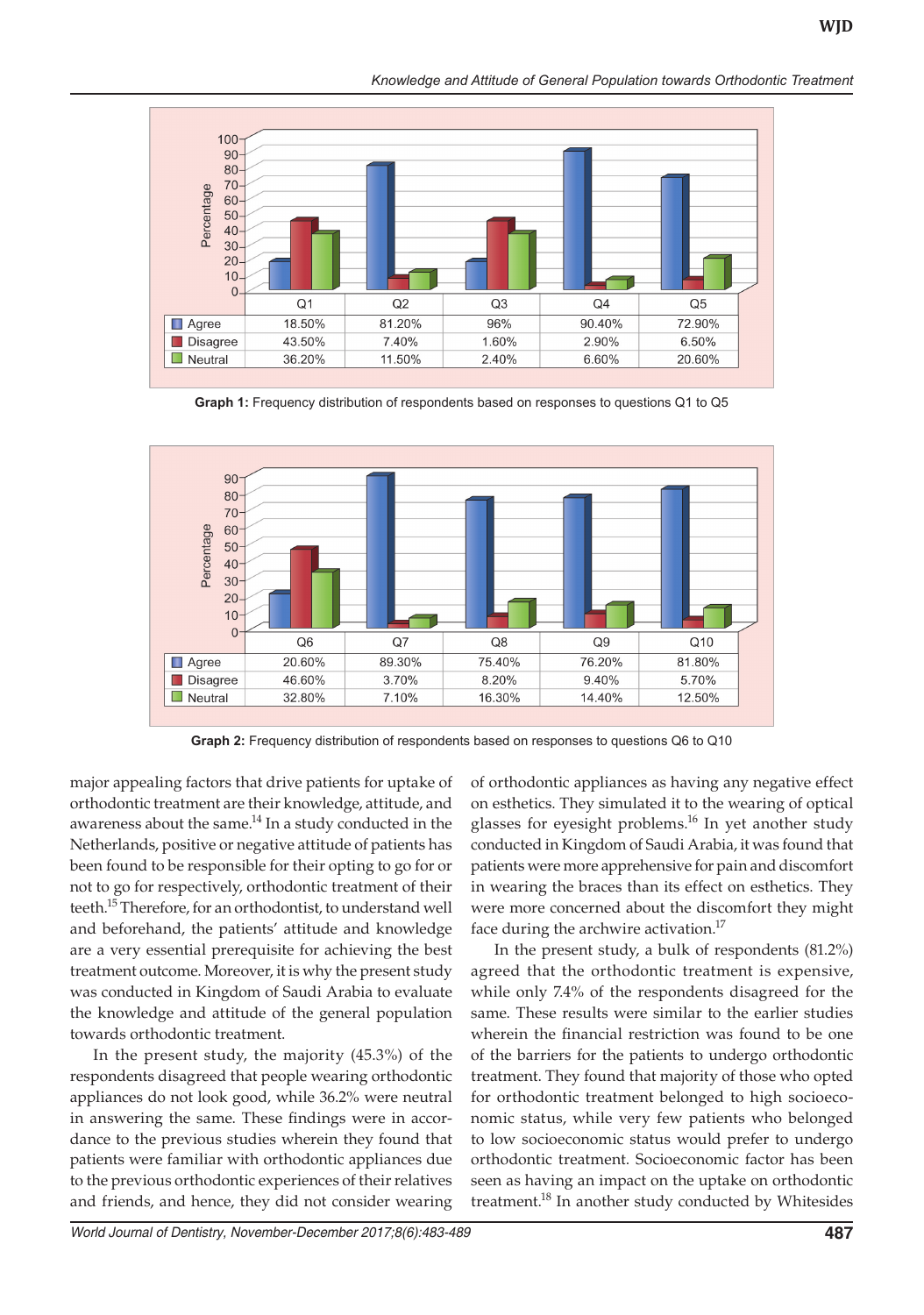et al,<sup>19</sup> they found that those female patients who had higher salaries showed higher odds ratio as far as their dental visits for orthodontic treatment was concerned.

In the present study, the majority (96%) of the respondents agreed that special oral hygiene aids, such as orthodontic brush, interdental brush, and mouthwash are required to be used during orthodontic treatment. This finding was similar to the previous study wherein they found that majority of the orthodontic patients were aware of the significance of special oral hygiene measures.<sup>20</sup>

Moreover, it is mentioned in the previous studies that extensive mechanical as well as chemical oral hygiene measures are used during orthodontic treatment to remove and control plaque from tooth surfaces; mechanical plaque removal includes the use of toothbrushes, interdental brushes, and dental floss, while chemical plaque control includes mouth rinses and dentifrices.<sup>21</sup> It has been documented that there is a predominant change in oral bacterial flora during fixed orthodontic treatment which is due to fixed appliances, brackets/wires acting as plaque retentive means which may lead to gingivitis.<sup>22,23</sup>

Around 73% of the respondents agreed that orthodontic treatment takes a long time, while 20.6% were neutral in responding to the same. This observation was in accordance to the previous study wherein majority of Malaysian patients thought that the orthodontic treatment takes long time, while only 4% of the patients thought the other way.<sup>5</sup> It is suggestive of the fact that respondents were aware about the time-consuming nature of orthodontic treatment which might be due to the information from friends, relatives, Internet, and other social media networks. Although nowadays various efforts are being made to minimize the duration of treatment and the number of visits by using heat-treated nickel–titanium wires, self-ligating brackets, and frictionless mechanics, the problem of long duration of treatment exists. $^{24}$ 

About 89.3% of the respondents believed that the outcome of the orthodontic treatment affects the social and personal lives of patients. According to previous study, the main motivation factor of the patients for uptake of orthodontic treatment has been found to be an improvement in their social, personal, psychological well-being, as well as gaining of their self-confidence. In a study carried out by Abdullah et al,<sup>16</sup> it was found that there was a positive response by the subjects for postorthodontic treatment change in their social life and selfconfidence rather than changes in their career options.

In the present study, when the mean scores of knowledge and attitude were compared based on the qualification of respondents, a significant difference was found. These findings corroborate with those of the previous study wherein it is mentioned that the education level and

income of a person have an impact on his/her awareness of oral health problems and the measures to be taken for treatment of the same.<sup>25</sup> Moreover, in another study conducted earlier, there was found a significant association between mother's education and dental esthetic sense.<sup>26</sup>

In the present study, when the mean scores of knowledge and attitude were compared based on the age of the respondents, a significant difference was found. This result was similar to the previous study conducted by Friedman et al.<sup>27</sup>

## **LIMITATIONS**

- The presence or absence of malocclusion of the respondents was not assessed.
- The past experience of orthodontic treatment was not explored from the respondents which could influence their responses.
- Socioeconomic status of the respondents was not asked in the questionnaire.

## **CONCLUSION**

Within the limitations of the study, it was concluded that although most of the respondents were aware about the importance of orthodontic treatment, yet not all of them had a positive attitude about various orthodontic treatment-related aspects. The knowledge of general population about orthodontic treatment was quite good with only less percentage of them lacking the same.

## **Clinical Significance**

The assessment of the knowledge and attitude of people towards orthodontic treatment would be beneficial to evaluate the need to carry out orthodontic treatment awareness among masses during various oral health education programs, as well as the orthodontists would acquaint themselves with the ways to handle the patients with a negative attitude towards orthodontic treatment.

### **Recommendations**

- There is a need for collaborative efforts of the general dentists, orthodontists, public health dentists, and other specialist dentists to raise awareness about the ill-effects of malocclusion and the measures to prevent and treat the same at its primary level so as to overcome the cost of the orthodontic treatment at secondary and tertiary levels.
- Parents, teachers, children, and all the members of the community should be reached through school/community health education programs so that they avail the orthodontic treatment facilities without having any doubts about it.